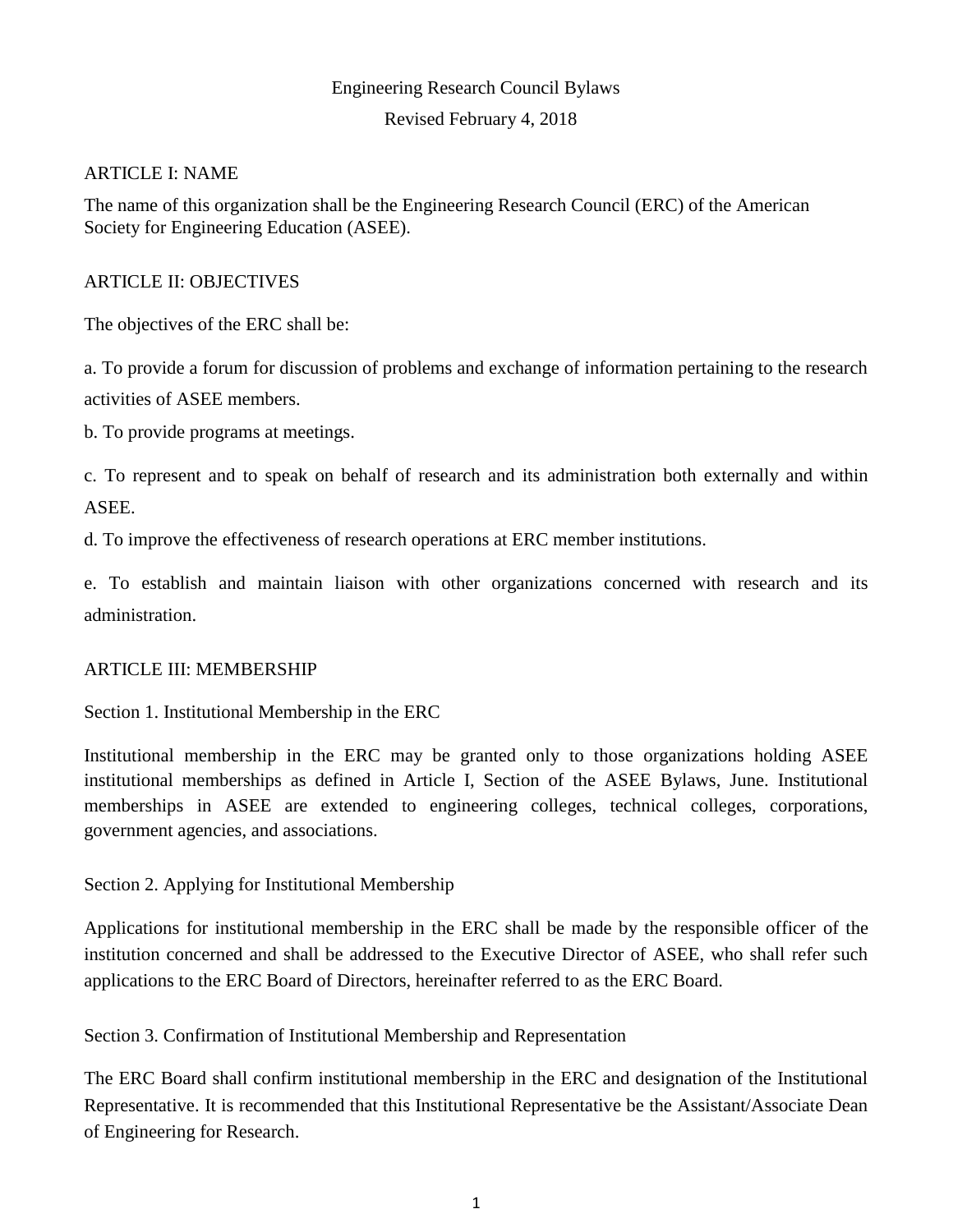Section 4. Withdrawal/Denial of Institutional Membership

Institutional membership in the ERC may be withdrawn or denied by a three-fourths vote of the members of the ERC present at a regular or special meeting and upon the recommendation of the ERC Board for such causes as: a) failure of the Institutional Representative, or designee, to attend more than two consecutive ERC meetings or b) acts tending to bring the ERC into disrepute.

Section 5. Voting Privileges

Each member institution of the ERC shall be entitled to one vote. Each institution's vote shall be cast by the person, or designee, authorized as its Institutional Representative to the ERC.

Section 6. Annual Dues

Each member institution of the ERC shall pay annual dues for participation in the ERC, as designated in Article VII, Section of the ASEE Bylaws.

Section 7. Nonpayment of Dues

The ERC Board, by simple majority vote, may withdraw institutional membership in the ERC for nonpayment of dues.

#### ARTICLE IV: ORGANIZATION AND OFFICERS

Section 1. ERC Membership

The ERC shall consist of the duly authorized Institutional Representatives, or designees, from each ERC member institution.

Section 2. ERC Board

a. The ERC Board shall preside over the ERC.

b. The ERC Board shall consist of at least nine (9), but no more than twelve (12), Directors to be elected by the Institutional Representatives to the ERC.

c. The President, Executive Director, and Vice President, Finance of ASEE shall be non‐voting ex‐ officio advisory members of the ERC Board.

d. The immediate past chair of this Council shall continue to serve as an ex-officio advisory member of the Board of Directors without vote for a period of two years.

e. Officers of the ERC Board shall consist of a duly‐elected Chairperson, Vice‐Chairperson/Chairperson‐ Elect, and a Secretary/Treasurer.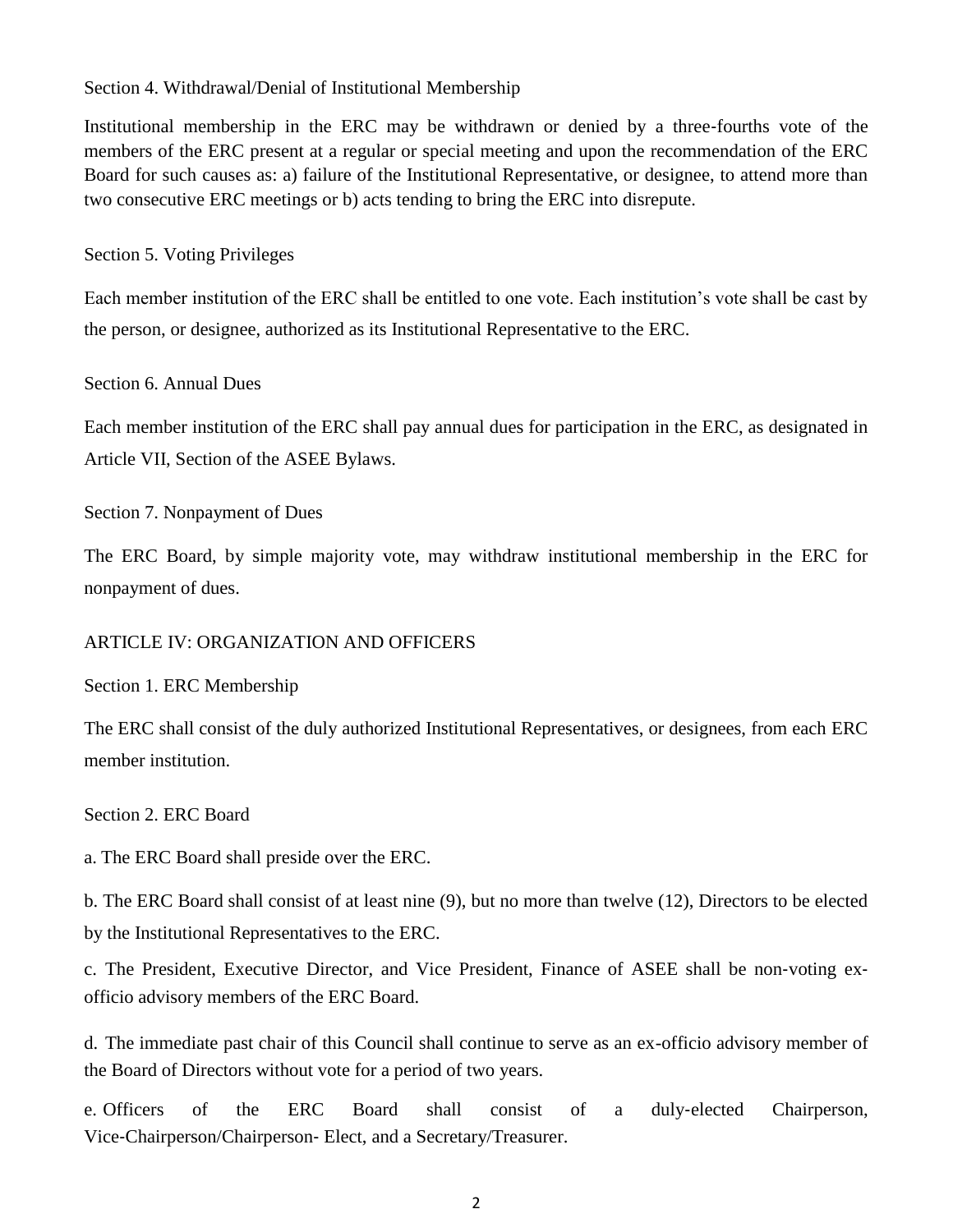Section 3. ERC Representation on ASEE Board of Directors

The Chairperson of the ERC Board shall automatically become a Director of ASEE.

Section 4. ERC Committees

a. There are two regular standing committees, the ERC Nominating Committee and the ERC Program Committee. The ERC Board shall establish additional standing and special committees as deemed necessary.

b. All standing and special committees of the ERC, except the ERC Nominating Committee and the ERC Program Committee, shall be reconfirmed annually or shall expire.

c. The ERC Chairperson shall designate the Chairperson of each committee, except for the ERC Nominating Committee. The ERC Vice Chairperson/Chairperson‐Elect normally will serve as the Chairperson of the ERC Program Committee. ERC Nominating Committee membership is described in Article V, Section of these Bylaws.

d. Members of committees, with the exception of the Nominating Committee, shall be appointed by the ERC Chairperson from the membership of the ERC (as defined in Article IV, Section of these Bylaws), with the advice of the ERC Board.

## ARTICLE V: ELECTIONS AND TERMS OF OFFICE

Section 1. Nominating Committee

a. The ERC Nominating Committee shall consist of the most immediate Past Chairperson of the ERC, who will serve as Chairperson of the Committee, and two () other ERC members. The ERC Board will elect the two members each even‐numbered calendar year.

b. The Chairperson of the ERC Nominating Committee shall serve as the ERC's representative to the Nominating Committee of ASEE, as set forth in Article II, Section of the ASEE Bylaws.

c. The ERC Board may appoint an alternate as Chairperson of the ERC Nominating Committee if the most immediate Past Chairperson of the ERC is not available. No current member of the ASEE Board of Directors shall serve as Chairperson of the ERC Nominating Committee.

Section 2. Nominations and Elections: Directors

a. To fill vacant ERC Board of Director positions, the ERC Nominating Committee shall nominate at least as many candidates as vacancies exist and preferably more candidates than the number of vacancies. The Board will strive to ensure that the candidate pool is representative of the diversity of the ERC membership so as to better serve the members and their aspirations. Nominations should be completed by the Annual Conference of the Engineering Research Council of the year in which the new Directors will take office. The ERC Board will review the nominations and approve a final list of candidates to present to the membership at the Business Meeting of the Annual Conference.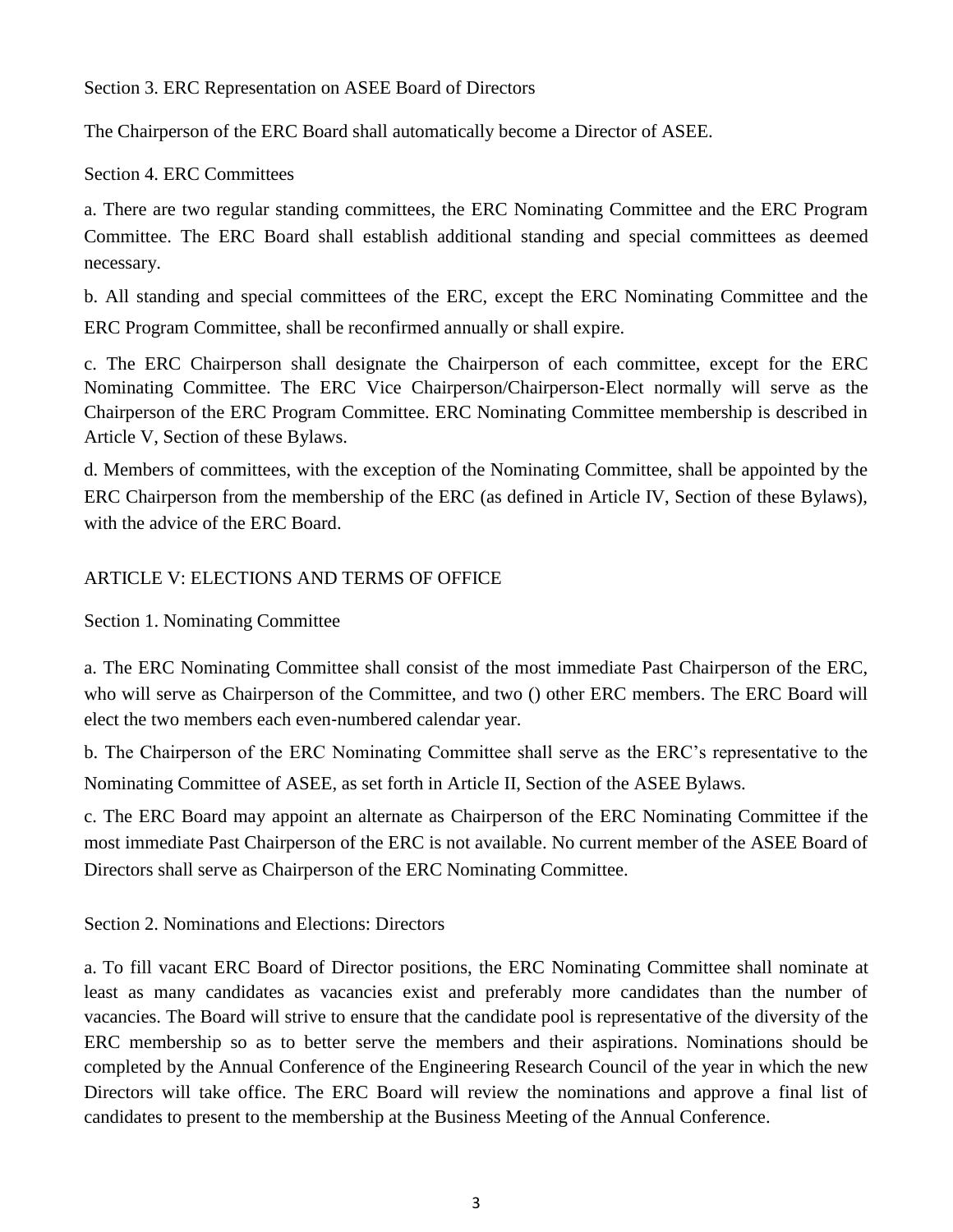b. Candidates for all Director positions on the ERC Board must be members of the ERC, as stipulated in Article IV, Section 1 of these Bylaws, at the time of election. A Director or Officer currently serving a second term consecutively or a term extended under the provisions of Section 4.d of this Article may not be a candidate. Previous Directors or Officers who served two consecutive terms may serve as candidates, provided at least one year has elapsed since the end of their prior term on the Board.

c. A ballot containing brief biographies of the candidates and spaces provided for write‐in names of other candidates shall be forwarded by the Secretary/Treasurer of the ERC to all ERC Institutional Representatives, or designees, in the spring of the year.

d. Candidates with the highest number of votes in the ballots returned to the Secretary/Treasurer of the ERC within fourteen days of the forwarding date shall be elected to the vacant positions.

e. Special elections to fill vacancies in the membership of the ERC Board shall be conducted only in exceptional circumstances at the direction of the ERC Board. When a special election is approved by the ERC Board, it shall be conducted by the method described above except that a nomination or nominations shall be made by the Nominating Committee within days after the special election is approved, and the ballots shall be counted days after the date of forwarding ballot forms to the members.

Section 3. Nominations and Elections: ERC Board Officers

a. The ERC Board will elect from its membership a Vice Chairperson/Chairperson‐Elect in even‐ numbered years and a Secretary/Treasurer in odd‐numbered years for terms of office as listed in Section of this Article. This election will normally be held prior to the annual election of Directors.

b. An Officer of the ERC Board may be elected to an Office of the ERC Board other than the one held. However, upon election to the new Office, the previous Office shall be deemed vacant and another person shall be elected by the ERC Board to finish the unexpired term.

Section 4. Terms of Office

a. The Chairperson of the ERC Board shall accede biennially from the Vice Chairperson/Chairperson‐ Elect position for a two-year term starting in even numbered calendar years.

b. The Vice Chairperson/Chairperson‐Elect shall be elected biennially for a two‐year term starting in even‐numbered calendar years.

c. The Secretary/Treasurer shall be elected biennially for a two‐year term starting in odd‐numbered calendar years.

d. The tenure for Directors shall be staggered terms of three (3) years each. In the case that a Director is elected as an Officer, his/her term shall be extended beyond the normal Director three-year term, if needed, until the normal Officer term expires. For election to the position of Vice Chairperson/Chairperson‐Elect, the extension period shall be sufficient to allow completion of the subsequent term as Chairperson. A term extension under this subsection shall not reduce the number of Directors elected to full three‐year terms in the next election cycle.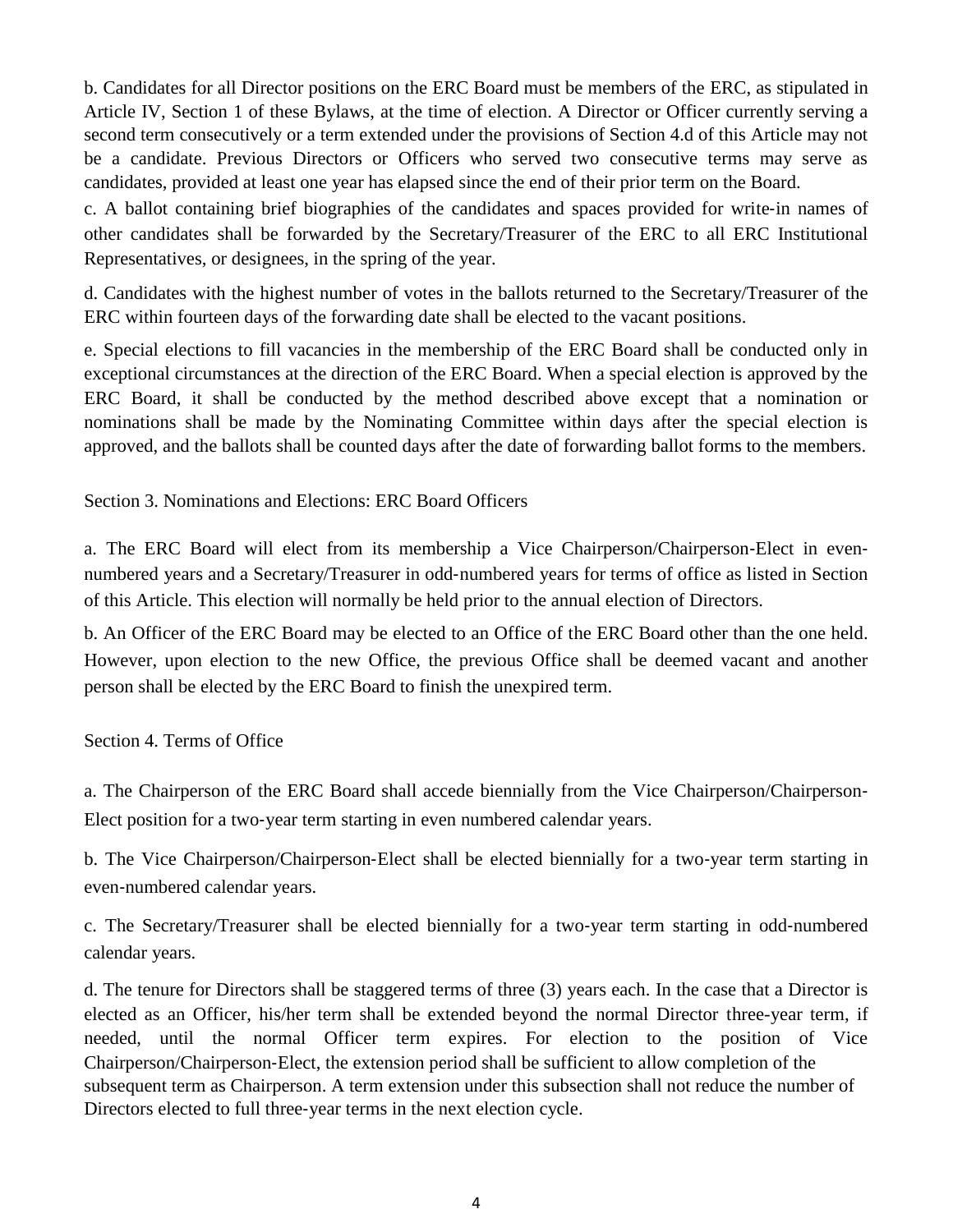e. In case of a vacancy in the Office of Chairperson, the Vice Chairperson/Chairperson‐Elect shall succeed to that Office effective immediately. Any vacancy in an Office except that of Chairperson shall normally be filled at the next regular Board meeting.

f. The term of newly elected Officers and Directors shall begin concurrently with the beginning of the Society year (the ASEE Annual Conference). In the case of special appointments to vacancies, the term of the newly appointed Officers or Directors shall begin ten (10) days after their appointment.

g. Notwithstanding the above provisions, elected Officers and Directors shall hold office until their successors shall have been elected and qualified.

Section 5. Compensation

No elected Officer may receive any salary from the ERC.

### ARTICLE VI: DUTIES AND SUCCESSION OF OFFICERS AND DIRECTORS

### Section 1. Chairperson

a. The Chairperson of the ERC Board shall perform the duties that usually devolve upon that Office.

b. The Chairperson may make a special appointment to fill any vacant Director position on an interim basis prior to the next regular election or special election.

c. In any case when the ERC Chairperson cannot perform the duties of this office the ERC Vice Chairperson/Chairperson‐Elect shall assume said duties and responsibilities.

d. The ERC Board may determine such incapacity of the ERC Chairperson to constitute a permanent vacancy because of death, resignation or other valid reason, to which the preceding succession shall apply.

Section 2. Vice Chairperson/Chairperson‐Elect

The Vice Chairperson/Chairperson-Elect shall succeed to the office of Chairperson upon completion of a term of office as Vice Chairperson/Chairperson‐Elect. The Vice Chairperson/Chairperson‐Elect normally will serve as Chair of the Program Committee, responsible for the ERC Annual Conference held in the spring of each year.

Section 3. Secretary/Treasurer

The Secretary/Treasurer of the ERC Board shall perform the duties that usually devolve upon that Office, including maintaining the financial records of the ERC, the minutes of Board meetings, and records of Board actions.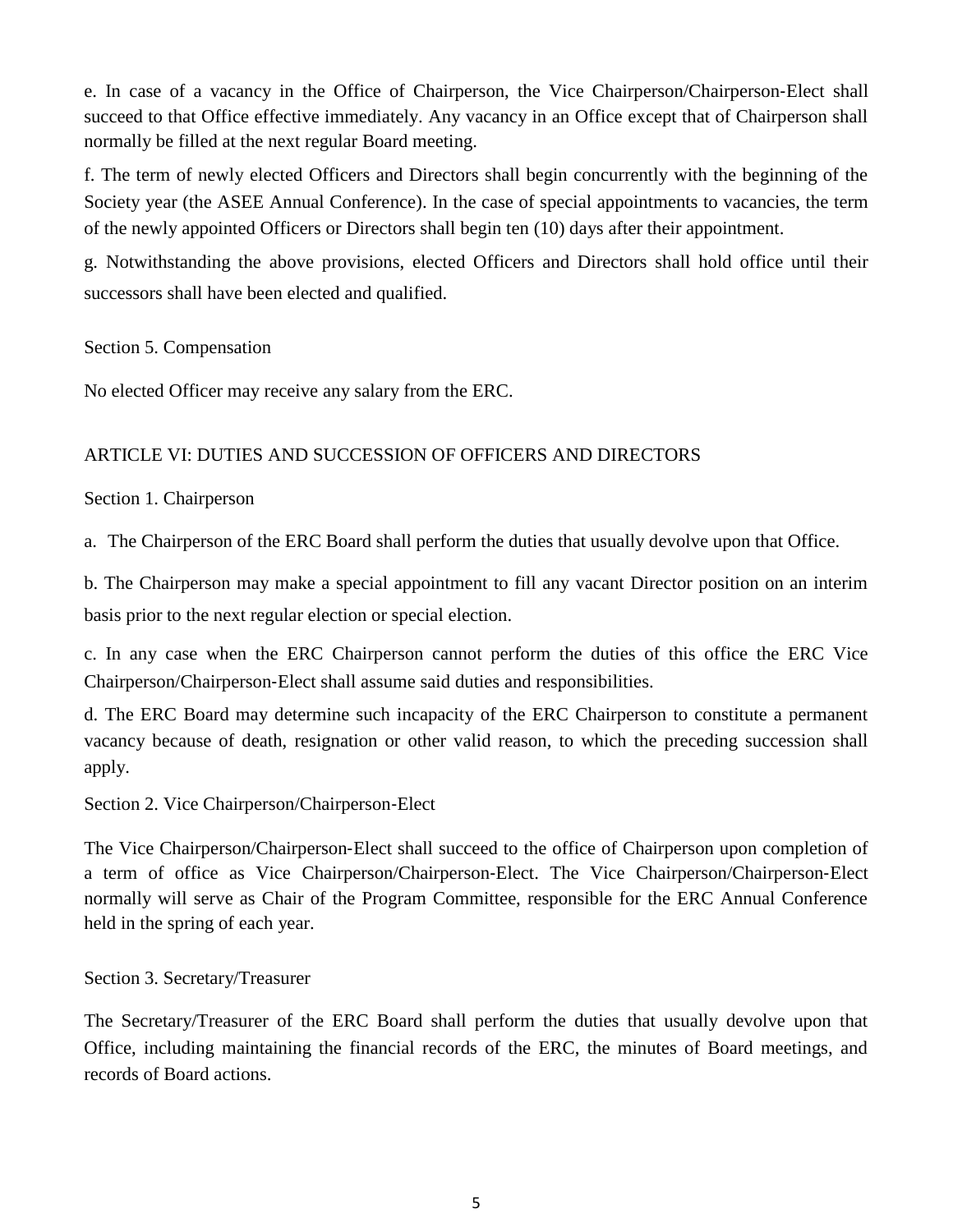#### Section 4. Functions and Duties of ERC Board of Directors

a. The membership and general authority of the ERC Board are set forth in these Bylaws.

b. The ERC Board shall formulate the general policies of the ERC.

c. The ERC Board shall act as the executive body for the ERC and be responsible for all functions and activities of the ERC to satisfy the objectives set forth in Article II of these Bylaws and to provide advice and assistance to engineering and technical colleges in the development of their research capabilities and programs.

d. The ERC Board shall authorize all official publications of the ERC, subject to the provisions of Article VIII of the ASEE Constitution.

e. The ERC Board shall organize the ERC Annual Conference held on the spring of each year.

f. The Chairperson of the ERC Board shall prepare an annual report of the ERC's activities, to be presented at the ERC Board meeting held at the same time and place as the ASEE Annual Conference. The ERC Board shall submit this report to the ERC membership at the annual business meeting of the ERC, held at the same time and place as the ASEE Annual Conference.

g. If a member of the ERC Board does not participate in any ERC‐sponsored activities for one year, the Board position shall become vacant.

#### ARTICLE VII: MEETINGS

Section 1. ERC Board Meetings

a. The ERC Board shall meet at least three (3) times during each Society year for transacting the business of the ERC.

b. An ERC Board meeting shall be held each year at the same time and place as the ASEE Annual Conference.

c. An ERC Board meeting shall be held each year at the same time and place as the Annual ERC Conference.

d. Additional ERC Board meetings shall be held each year by teleconference as scheduled by the Chairperson.

e. Unless provided otherwise, a majority of the members of the ERC Board voting shall be determinant.

f. Special meetings of the ERC Board may be called by the Chairperson as needed upon fifteen (15) days notice to the membership of the ERC Board.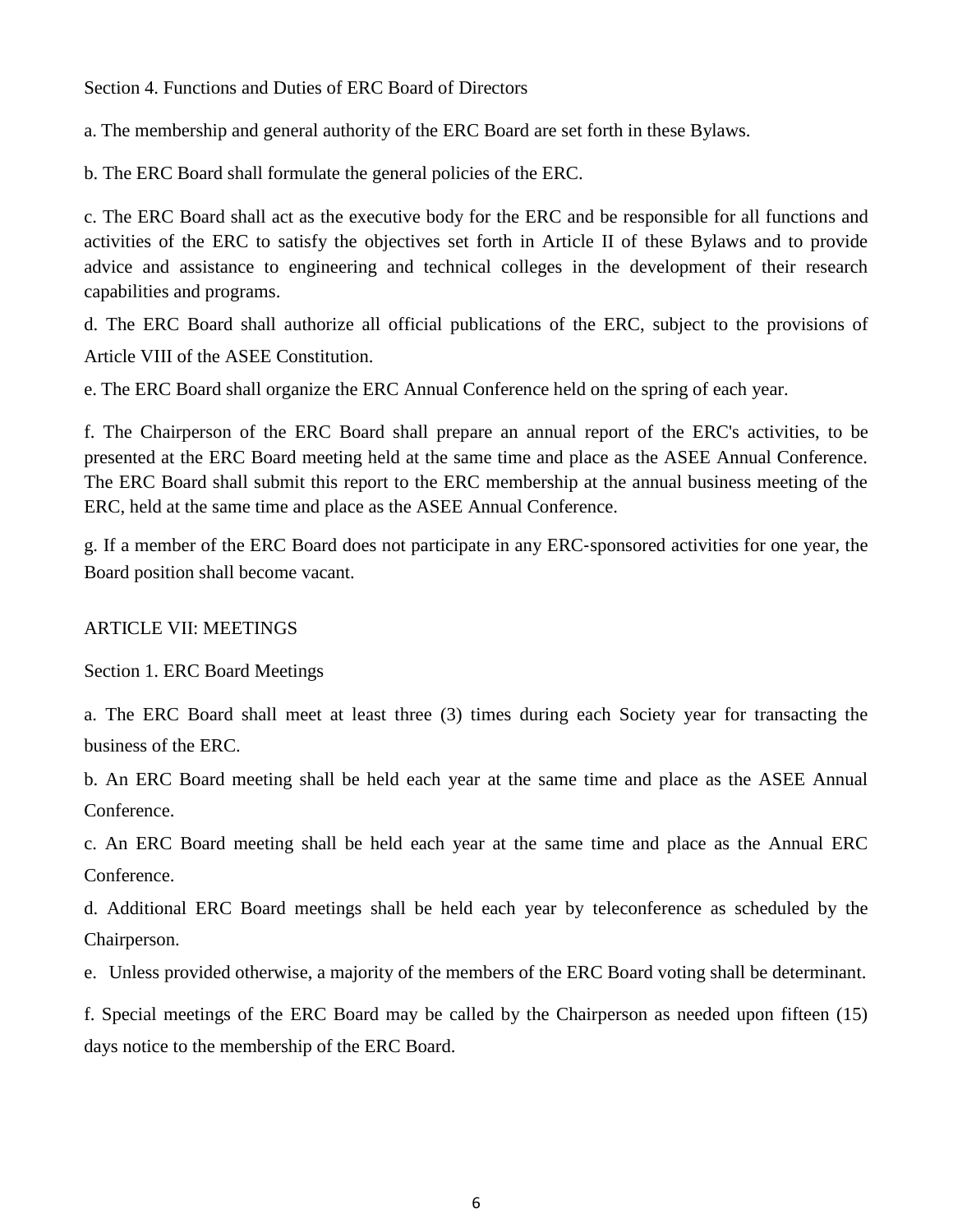Section 2. Meetings of the ERC Membership

a. The ERC membership shall meet annually for a Business Meeting at the time and place of the ERC Annual Conference.

b. Special meetings of the ERC membership may be called by the ERC Board as needed upon thirty (30) days notice to the membership of the ERC.

c. A quorum at any regular or special meeting of the ERC shall be the number of ERC members present at the time and in the place designated for the meeting.

d. Unless provided otherwise, a majority of the ERC members voting shall be determinant.

#### ARTICLE VIII: FINANCES

### Section 1. ERC Dues

Dues to be paid for institutional membership in the ERC shall be as specified by the ASEE Constitution (Article V.) and Bylaws (Article VII.) and shall be payable to ASEE Headquarters.

### Section 2. ERC Budget

The ERC Board shall prepare a budget for the following fiscal year. The ERC Chairperson shall submit this budget by March of each year to the ASEE Board of Directors via the ASEE Executive Director. The ERC Board shall have charge of all matters relating to the expenditures of the ERC budget.

#### Section 3. Control of Finances

The ERC Board shall have charge of all matters relating to the expenditure of funds budgeted to the ERC by the ASEE Board of Directors, the making of contracts, and the approval of bills for payment by ASEE Headquarters to cover expenses of the ERC.

Section 4. ERC Fiscal Year

The fiscal year of the ERC shall be from October through September .

Section 5. Gifts

a. The ERC, with the approval of the ASEE Treasurer, may accept gifts from individuals, firms, or associations, from the Federal government or from state governments, or their agencies, provided such gifts are for the furtherance of the purposes of the ERC.

b. The ERC may disburse funds or dispose of property received from gifts or from other sources in accord with the terms of the gifts or, as near as may be, in carrying out their general objectives and purposes, and may generally expend the funds in furtherance of the purposes of the ERC as set forth in these Bylaws.

c. The receipt and expenditure of gifts shall be reflected in the annual budgets of the ERC as approved by ASEE.